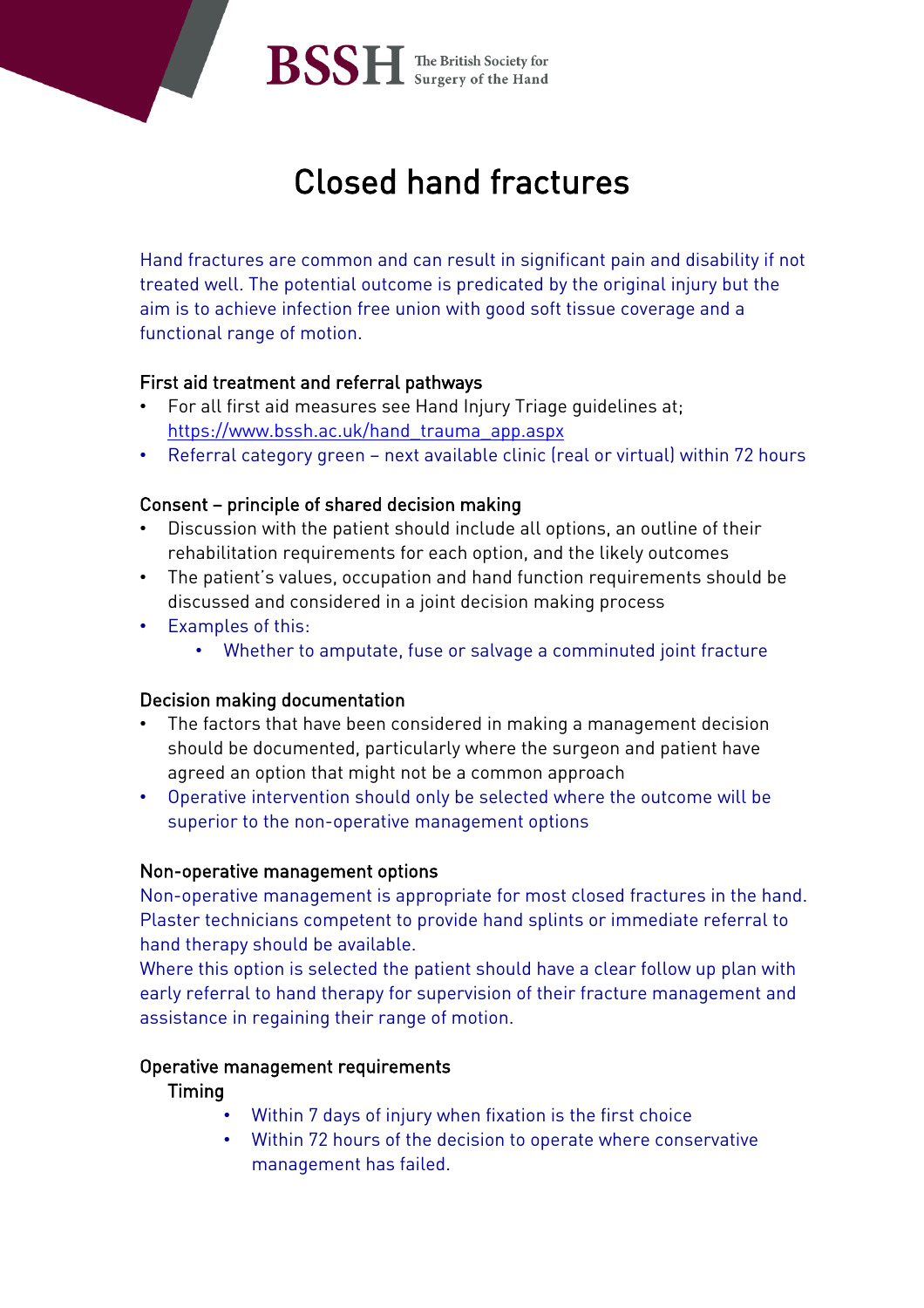

 $\mathbf{BSSH}$  The British Society for

## **Staff**

- Done or supervised by a surgeon who is competent in the fixation of hand fractures
- An ODP or scrub nurse who is familiar with the equipment is required
- For more complex procedures, an assistant will also be needed

# Environment

• Fracture fixation involves the insertion of metalwork into bone. It should therefore be carried out in a designated operating theatre with the appropriate number of air changes

# Equipment

- Light
- Hand surgery instrumentation
- Appropriate fracture fixation equipment and implants
- Intra-operative mini C arm Xray facilities with images appropriately stored in PACS for later reference
- When needed, tourniquet and the associated infrastructure

## Additional measures e.g. antibiotics

• Antibiotics should be given pre-operatively or intra-operatively when metalwork is inserted

## Therapy requirements post-operatively

- Access to a competent hand therapist who will provide support and instruction to regain range of motion at the appropriate speed.
- Early mobilisation should be the default plan and instructions for early mobilisation of the fracture should be given to the patient pre-operatively so that they can start moving whilst waiting for their first therapy appointment after surgery.
- The first visit to a therapist should take place 5-7 days after surgery, before adhesions become established, unless otherwise specifically advised by the surgeon
- The therapist should have an easy route of communication with and rapid access to the surgical team